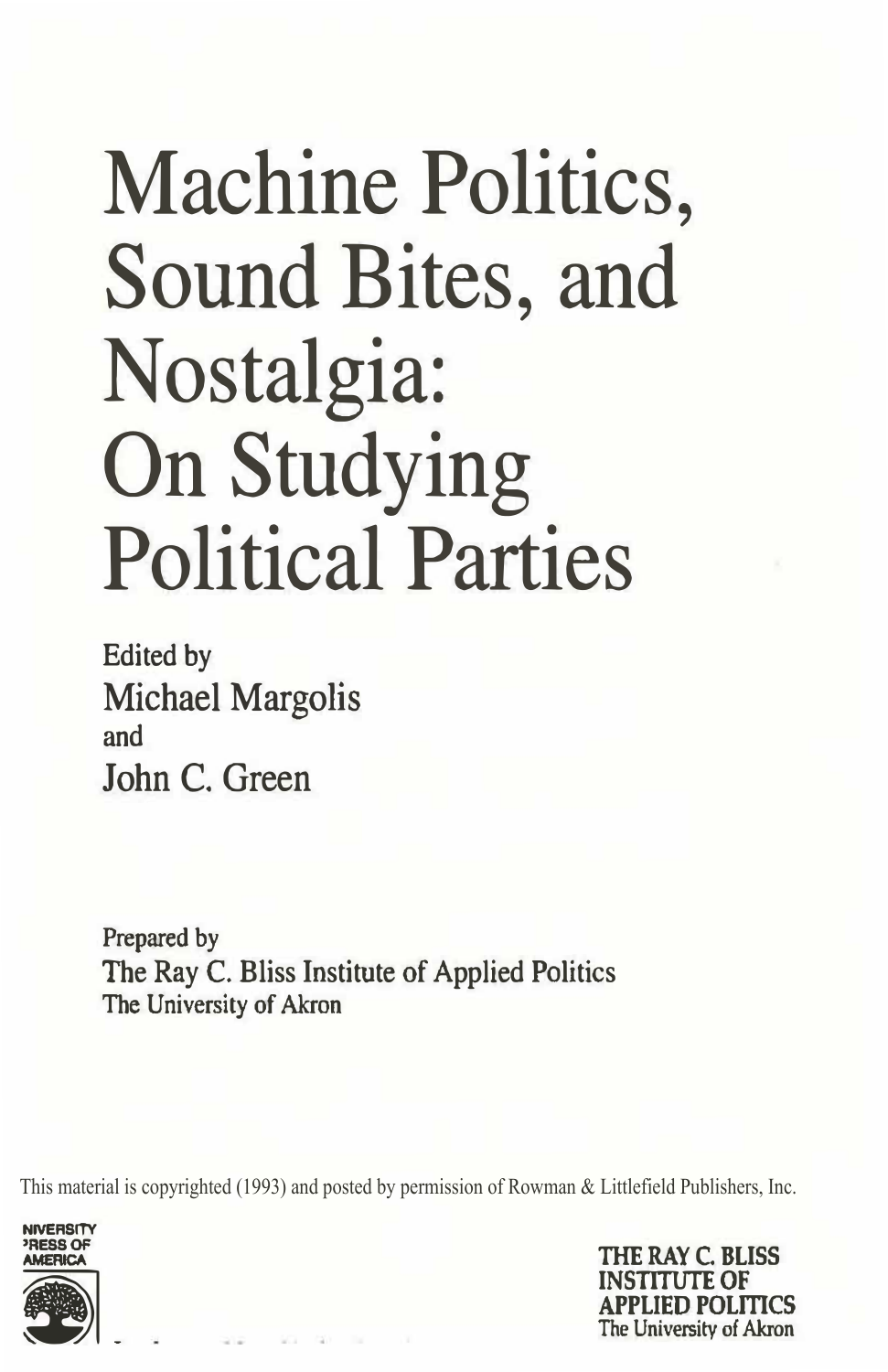### **Copyright © 1993 by The Ray C. Bliss Institute of Applied Politics**

**University Press of America®, Inc.** 

**4720 Boston Way Lanham, Maryland 20706** 

**3 Henrieua Street London WC2E 8LU England** 

**All rights reserved Printed in the United States of America British Cataloging in Publication Information Available** 

**Co-published by arrangement with The Ray C. Bliss Institute of Applied Politics** 

#### **Library of Congress Cataloging-in-Publication Data**

Machine politics, sound bites, and nostalgia : on studying **political parties / edited by Michael Margolis and John C. Green ; prepared by the Ray C. Bliss Institute of Applied Politics, the University of Akron.** 

**p. cm.**

**I. Political panics-United States-Congresses. 2. Politics,** Practical-United States-Congresses. I. Margolis, Michael. **II. Green, John C. Ill. Ray C. Bliss Institute of Applied Politics. JK2265.M25 1992 324.273-dc2O 92-32648 CIP** 

> **ISBN 0-8191-8855-7 (cloth : alk. paper) ISBN 0-8191-8856-5 (pbk. : alk. paper)**



**The paper used in this publication meets the minimum requirements of TM** The paper used in this publication needs the minimum requirements of  $\overline{a}$  American National Standard for Information Sciences-Permanence **'Cl of Paper for Printed Library Materials, ANSI 239.48-1984.** 

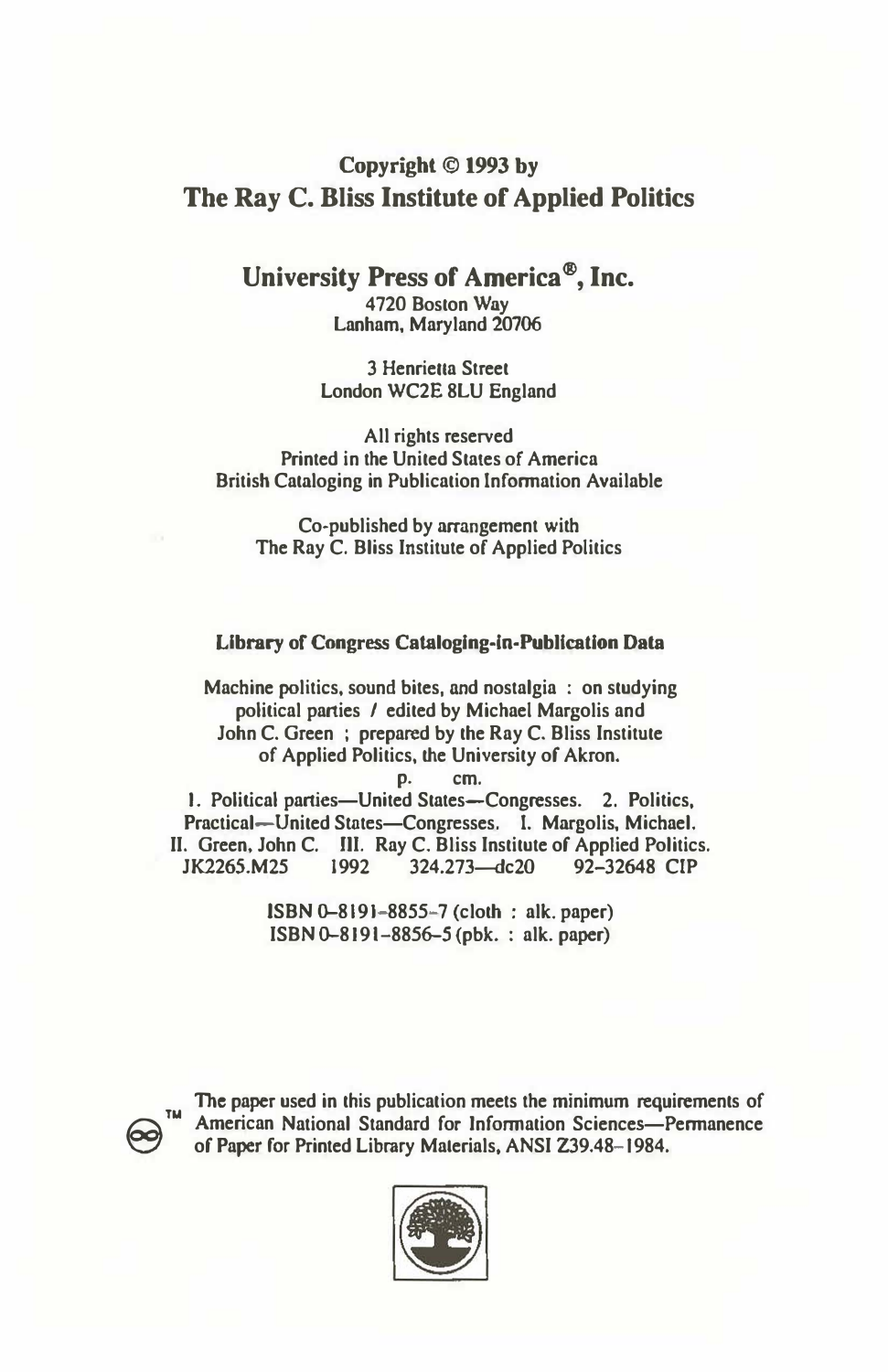## **Contents**

| List of Tables |                                                                                                                    | vii          |
|----------------|--------------------------------------------------------------------------------------------------------------------|--------------|
| Preface        |                                                                                                                    | ix           |
|                | <b>About the Contributors</b>                                                                                      |              |
|                | <b>PART ONE</b>                                                                                                    |              |
|                | <b>Scholarly Perspectives</b>                                                                                      |              |
|                | 1 Overview of Research on Party Organizations,<br>Leon D. Epstein                                                  | $\mathbf{1}$ |
|                | 2 Political Parties and Congressional Elections:<br>Out of the Eighties and into the Nineties,<br>Paul S. Herrison | 7            |
|                |                                                                                                                    |              |
|                | 3 The Organizational Strength of Political Parties at<br>the County Level: Preliminary Observations from           |              |
|                | the Southern Grassroots Party Activists Project,                                                                   |              |
|                | Charles D. Hadley and Lewis Bowman                                                                                 | 20           |
|                | 4 The Importance of Local Party Organization for                                                                   |              |
|                | Democratic Governance, Michael Margolis                                                                            | 29           |
|                | 5 Questions Raised by Recent Attempts at Local                                                                     |              |
|                | Party Reform, Kay Lawson                                                                                           | 38           |
|                | <b>PART TWO</b>                                                                                                    |              |
|                | <b>Applied Perspectives</b>                                                                                        |              |
|                | <b>6</b> Comments by Practitioners                                                                                 | 49           |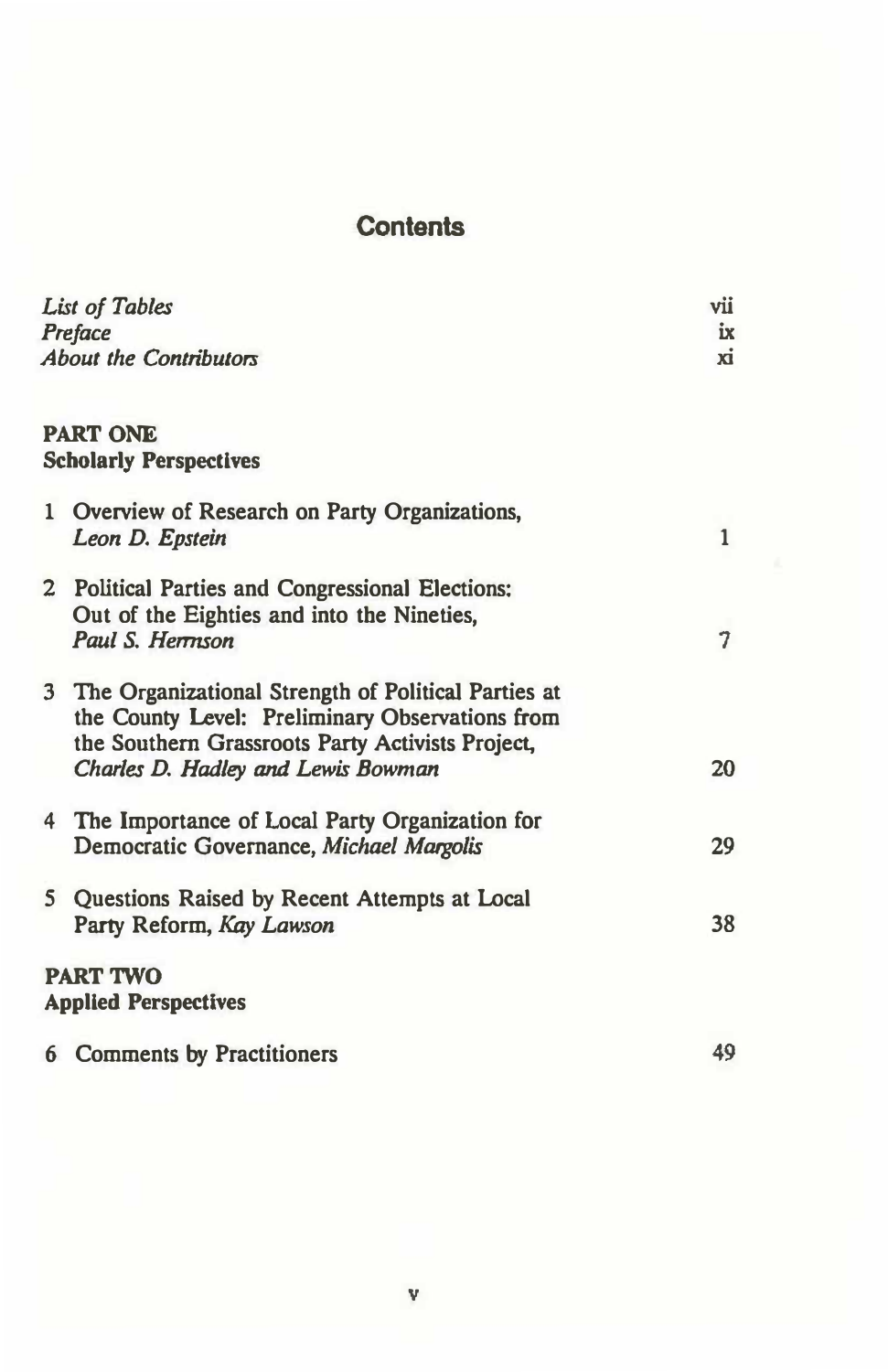## **Tables**

### *Tables*

| 2.1     | National Party Organizations Receipts, 1976-1990                              |    |
|---------|-------------------------------------------------------------------------------|----|
| $2.2\,$ | National Party Staffs, 1972-1990                                              | 10 |
| 2,3     | Party Spending in Congressional Elections,<br>1980-1990                       | 11 |
| 3.1     | The Extent of County-level Party Organization in<br>the Southern states, 1991 | 23 |
| 3.2     | Number of County Level Party Organization<br>Members Surveyed, 1991.          | 24 |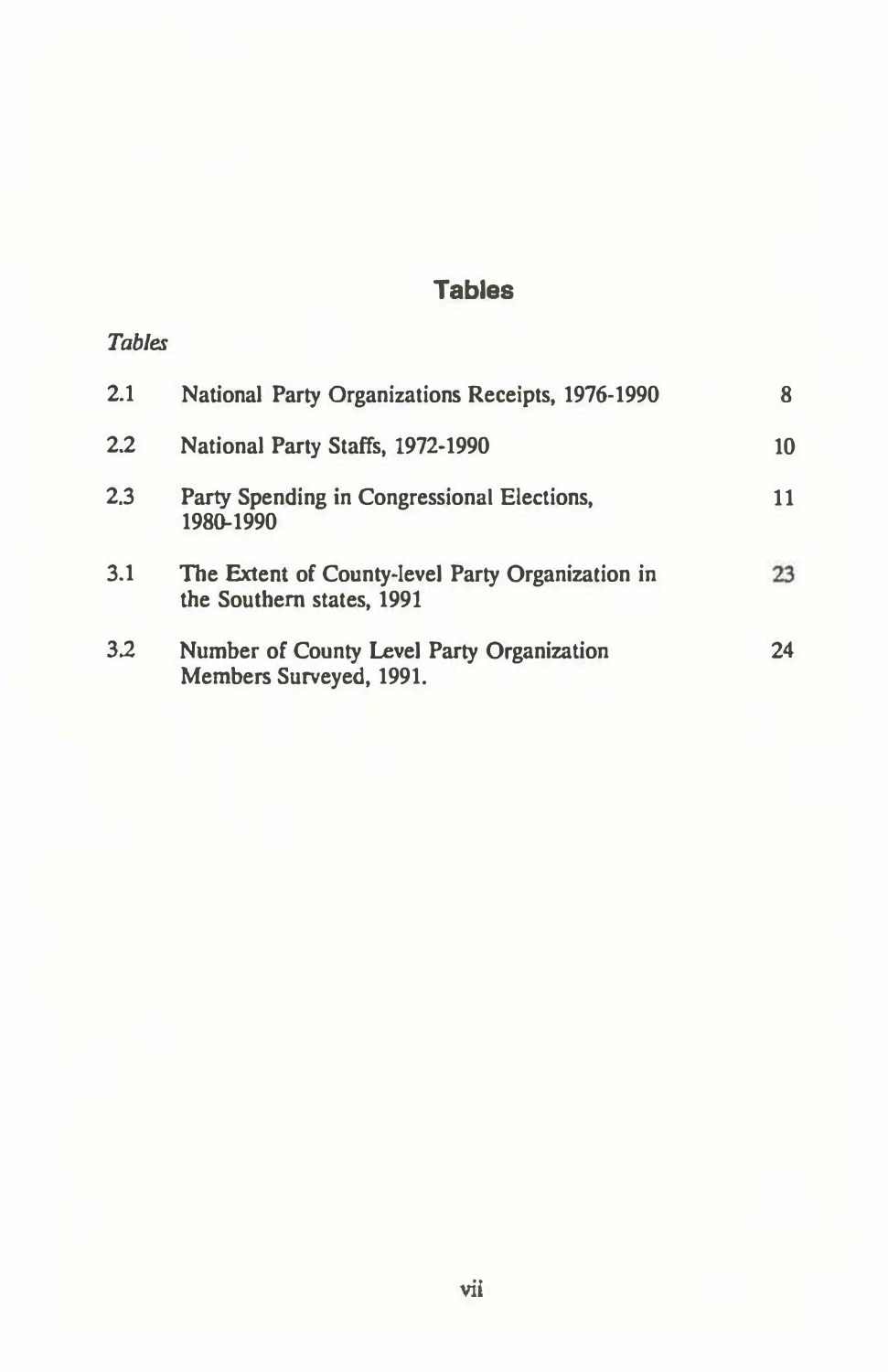#### **Preface**

**The Political Organization and Parties Section of the American Political Science Association sponsored the first of perhaps many research workshops on Wednesday, August 28, 1991. Entitled "Machine Politics, Soundbites, and Nostalgia: Substantive Issues and Methodological Problems in the Study of Party Organization," the workshop included a panel of scholars presenting brief papers on research questions and a panel of practitioners responding from their personal experience. The results of these panels are included in this publication, the goal of which is to make the results of the workshop available to students of political parties.** 

**This first workshop was the product of several years of discussion and many months of preparation. Special recognition must be given to the leadership of POP, particularly Margaret Conway, Chair of the section, Ruth Jones, the Program Chair. Michael Margolis served with distinction as the Workshop Coordinator, while Paul Herrnson provided invaluable assistance in organizing the panels, and Michael Brintnall of the APSR contributed logistical support. We are grateful to the participating scholars and practitioners who graciously consented to have their remarks reprinted here. Special thanks goes to Kimberly Haverkamp of the Bliss Institute for her careful work on the manuscript.** 

**The Ray C. Bliss Institute of Applied Politics is a bipartisan research institute at The University of Akron, dedicated to understanding the "nuts and bolts" of practical politics with a particular emphasis on political parties. Thus we are pleased to help make the results of the POP workshop available to the broader community of scholars. We hope to provide a similar service for future POP workshops.** 

**John C. Green, Director Bliss Institute**